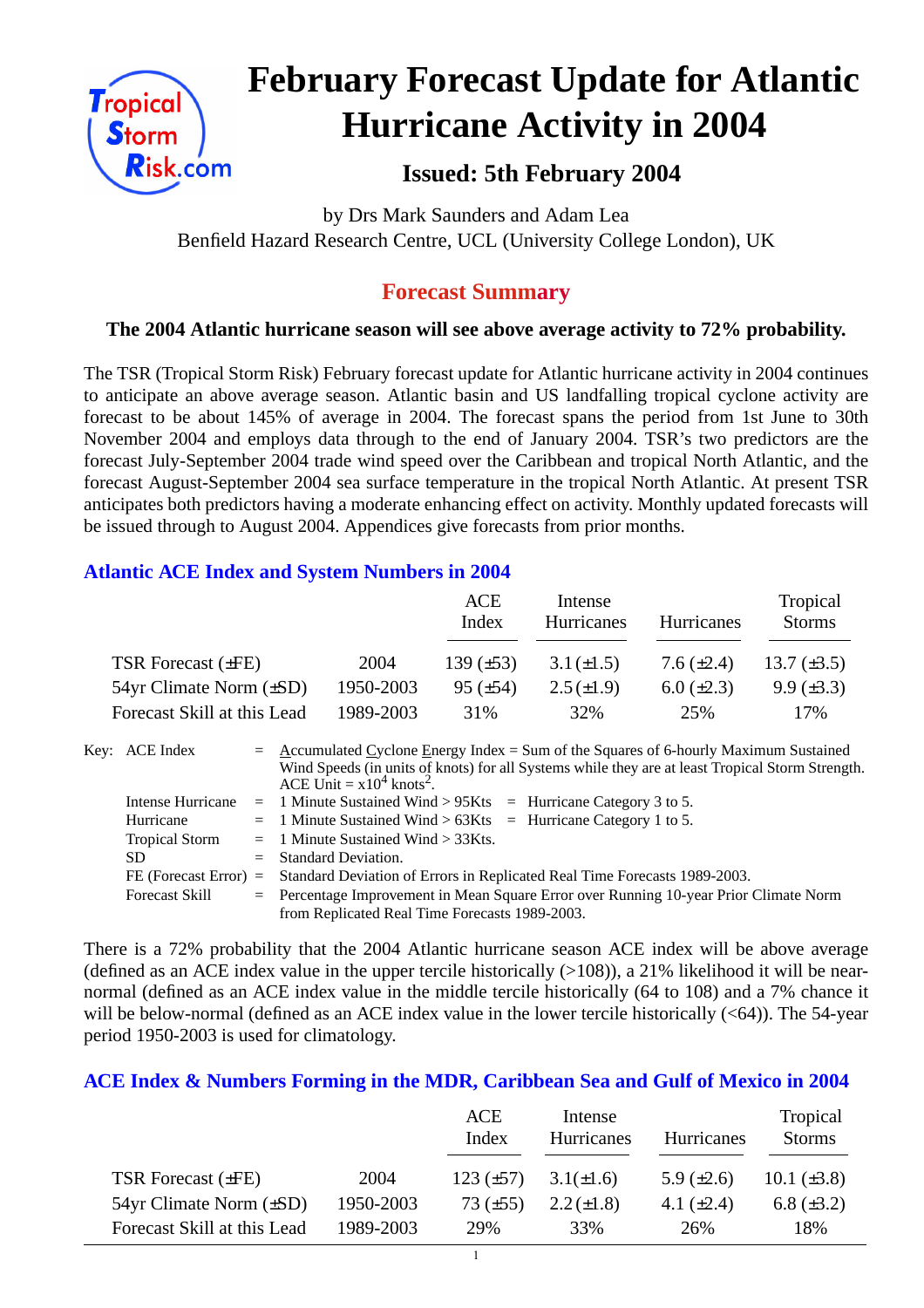The Atlantic hurricane Main Development Region (MDR) is the region  $10^{\circ}N - 20^{\circ}N$ ,  $20^{\circ}W - 60^{\circ}W$ between the Cape Verde Islands and the Caribbean Lesser Antilles. A storm is defined as having formed within this region if it reached at least tropical depression status while in the area.

There is a 78% probability that in 2004 the MDR, Caribbean Sea and Gulf of Mexico ACE index will be above average (defined as an ACE index value in the upper tercile historically  $(>79)$ ), a 17% likelihood it will be near-normal (defined as an ACE index value in the middle tercile historically (33 to 79) and a 5% chance it will be below-normal (defined as an ACE index value in the lower tercile historically (<33)). The 54-year period 1950-2003 is used for climatology.

## **USA Landfalling ACE Index and Numbers in 2004**

|                             |           | ACE                                                                                                                                                                                                                                               |                   | Tropical        |
|-----------------------------|-----------|---------------------------------------------------------------------------------------------------------------------------------------------------------------------------------------------------------------------------------------------------|-------------------|-----------------|
|                             |           | Index                                                                                                                                                                                                                                             | Hurricanes        | <b>Storms</b>   |
| TSR Forecast $(\pm FE)$     | 2004      | 3.3 $(\pm 1.3)$                                                                                                                                                                                                                                   | $1.9 \ (\pm 0.9)$ | 4.1 $(\pm 1.7)$ |
| Average $(\pm SD)$          | 1950-2003 | $2.2 \ (\pm 2.0)$                                                                                                                                                                                                                                 | $1.4 \ (\pm 1.2)$ | $3.0 (\pm 1.9)$ |
| Forecast Skill at this Lead | 1989-2003 | 27%                                                                                                                                                                                                                                               | 18%               | 25%             |
| Key: ACE Index              |           | $=$ Accumulated Cyclone Energy Index = Sum of the Squares of hourly Maximum<br>Sustained Wind Speeds (in units of knots) for all Systems while they are at least<br>Tropical Storm Strength and over the USA Mainland (reduced by a factor of 6). |                   |                 |

ACE Unit  $= x10^4$  knots<sup>2</sup>. Landfall Strike Category = Maximum 1 Minute Sustained Wind of Storm Coming Within 30km of Land. USA Mainland  $=$  Brownsville (Texas) to Maine.

USA landfalling intense hurricanes are not forecast since we have no skill at any lead.

There is a 75% probability that in 2004 the USA landfalling ACE index will be above average (defined as a USA ACE index value in the upper tercile historically (>2.40)), a 22% likelihood it will be near-normal (defined as a USA ACE index value in the middle tercile historically (0.90 to 2.40) and a 3% chance it will be below-normal (defined as a USA ACE index value in the lower tercile historically  $(<0.90$ )). The 54-year period 1950-2003 is used for climatology.

#### **Caribbean Lesser Antilles Landfalling Numbers in 2004**

|                                |                                                                             | <b>ACE</b>                                                                                                                                                                                                                                                          | Intense           |                   | Tropical        |
|--------------------------------|-----------------------------------------------------------------------------|---------------------------------------------------------------------------------------------------------------------------------------------------------------------------------------------------------------------------------------------------------------------|-------------------|-------------------|-----------------|
|                                |                                                                             | Index                                                                                                                                                                                                                                                               | Hurricanes        | <b>Hurricanes</b> | <b>Storms</b>   |
| TSR Forecast $(\pm FE)$        | 2004                                                                        | $2.5 (\pm 2.7)$                                                                                                                                                                                                                                                     | $0.4~(\pm 0.4)$   | $0.7 (\pm 0.7)$   | $1.7(\pm 1.1)$  |
| $54yr$ Climate Norm $(\pm SD)$ | 1950-2003                                                                   | $1.4 (\pm 2.1)$                                                                                                                                                                                                                                                     | $0.2 \ (\pm 0.5)$ | $0.4~(\pm 0.7)$   | 1.1 $(\pm 1.0)$ |
| Forecast Skill at this Lead    | 1989-2003                                                                   | 4%                                                                                                                                                                                                                                                                  | 7%                | 20%               | $0\%$           |
| Key: ACE Index                 | $=$ Accumulated Cyclone Energy Index = Sum of the Squares of hourly Maximum | Sustained Wind Speeds (in units of knots) for all Systems while they are at least<br>Tropical Storm Strength and within the boxed region $(10^{\circ}N-18^{\circ}N,60^{\circ}W-63^{\circ}W)$<br>(reduced by a factor of 6). ACE Unit = $x10^4$ knots <sup>2</sup> . |                   |                   |                 |
| Landfall Strike Category       | $=$ Maximum 1 Minute Sustained Wind of Storm Coming Within 30km of Land.    |                                                                                                                                                                                                                                                                     |                   |                   |                 |
| <b>Lesser Antilles</b>         | $=$ Island Arc from Anguilla to Trinidad Inclusive.                         |                                                                                                                                                                                                                                                                     |                   |                   |                 |

#### **Key Predictors for 2004**

The key factors behind the TSR forecast for an above-average hurricane season in 2004 are the anticipated moderate enhancing effect of July-September forecast trade winds at 925mb height over the Caribbean Sea and tropical North Atlantic region  $(7.5^{\circ}N - 17.5^{\circ}N, 30^{\circ}W - 100^{\circ}W)$ , and of August-September forecast sea surface temperature for the Atlantic MDR  $(10^{\circ}N - 20^{\circ}N, 20^{\circ}W - 60^{\circ}W)$ . The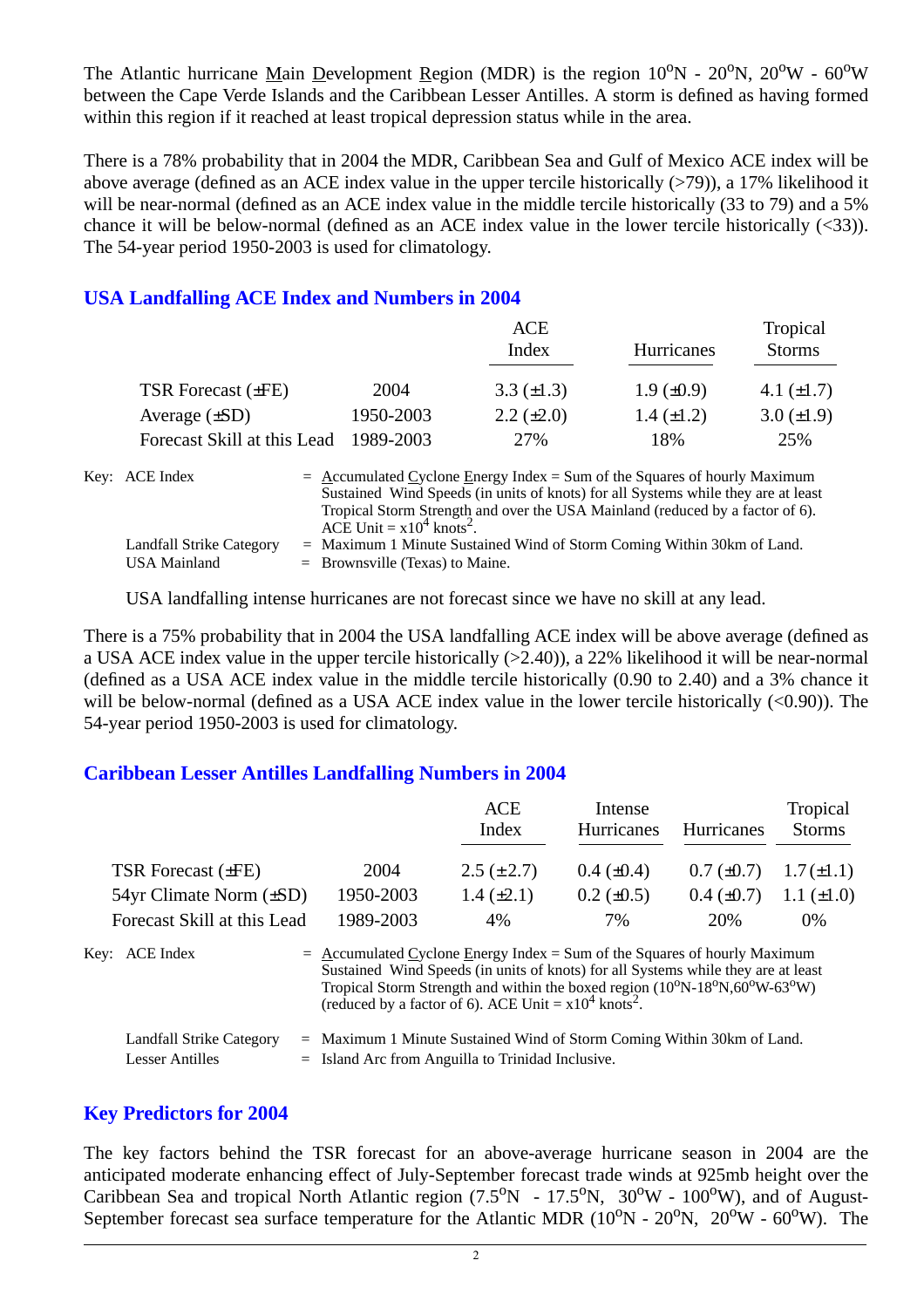current forecast anomalies (1973-2002 climatology) for these predictors are  $0.60\pm0.76$  ms<sup>-1</sup> (up from last month's value of  $0.50\pm0.85$  ms<sup>-1</sup>) and  $0.27\pm0.26$ °C (similar to last month's value of  $0.24\pm0.27$ °C) respectively. The corresponding forecast skills for these predictors at this lead are 33% and 30%.

## **Further Information and Next Forecast**

Further information on the TSR forecast methodology, the TSR replicated real-time hindcast skill as a function of lead time, and on TSR in general, may be obtained either from the TSR web site (*http:// tropicalstormrisk.com*) or from the 'Extended Range Forecast for Atlantic Hurricane Activity in 2002' document issued on the 23rd November 2001. The next TSR monthly forecast update for the 2004 Atlantic hurricane season will be issued on the 5th March 2004.

# **Appendix - Predictions from Previous Months**

| <b>Atlantic ACE Index and System Numbers 2004</b> |            |                     |                                    |                   |                              |  |  |  |
|---------------------------------------------------|------------|---------------------|------------------------------------|-------------------|------------------------------|--|--|--|
|                                                   |            | <b>ACE</b><br>Index | Named<br>Tropical<br><b>Storms</b> | <b>Hurricanes</b> | Intense<br><b>Hurricanes</b> |  |  |  |
| Average Number $(\pm SD)$ (1950-2003)             |            | $95 (\pm 54)$       | $9.9 \ (\pm 3.3)$                  | $6.0 (\pm 2.3)$   | $2.5 \ (\pm 1.9)$            |  |  |  |
|                                                   | 5 Feb 2004 | 139 $(\pm 53)$      | 13.7 $(\pm 3.5)$                   | 7.6 $(\pm 2.4)$   | 3.1 $(\pm 1.5)$              |  |  |  |
| <b>TSR Forecasts (±FE)</b>                        | 6 Jan 2004 | 132 $(\pm 59)$      | $13.3 \ (\pm 3.9)$                 | $7.2 (\pm 2.6)$   | $2.9 \ (\pm 1.6)$            |  |  |  |
|                                                   | 5 Dec 2003 | 132 $(\pm 59)$      | 13.0 $(\pm 4.0)$                   | $7.2 (\pm 2.7)$   | $2.9 \ (\pm 1.6)$            |  |  |  |
| <b>Gray Forecast</b>                              | 5 Dec 2003 |                     | 13                                 |                   | 3                            |  |  |  |

#### **1. Atlantic ACE Index and System Numbers**

## **2. MDR, Caribbean Sea and Gulf of Mexico ACE Index and Numbers**

| MDR, Caribbean Sea and Gulf of Mexico ACE Index and Numbers 2004 |            |                     |                                    |                   |                              |  |  |  |
|------------------------------------------------------------------|------------|---------------------|------------------------------------|-------------------|------------------------------|--|--|--|
|                                                                  |            | <b>ACE</b><br>Index | Named<br>Tropical<br><b>Storms</b> | <b>Hurricanes</b> | Intense<br><b>Hurricanes</b> |  |  |  |
| Average Number $(\pm SD)$ (1950-2003)                            |            | 73 $(\pm 55)$       | 6.8 $(\pm 3.1)$                    | 4.1 $(\pm 2.4)$   | $2.2 \ (\pm 1.8)$            |  |  |  |
|                                                                  | 5 Feb 2004 | $123 (\pm 57)$      | 10.1 $(\pm 3.8)$                   | 5.9 $(\pm 2.6)$   | 3.1 $(\pm 1.6)$              |  |  |  |
| <b>TSR Forecasts (±FE)</b>                                       | 6 Jan 2004 | 115 $(\pm 62)$      | $9.7 (\pm 4.1)$                    | 5.5 $(\pm 2.8)$   | $2.9 \ (\pm 1.7)$            |  |  |  |
|                                                                  | 5 Dec 2003 | 115 $(\pm 63)$      | $9.5 (\pm 4.2)$                    | 5.5 $(\pm 2.8)$   | $2.9 \ (\pm 1.7)$            |  |  |  |